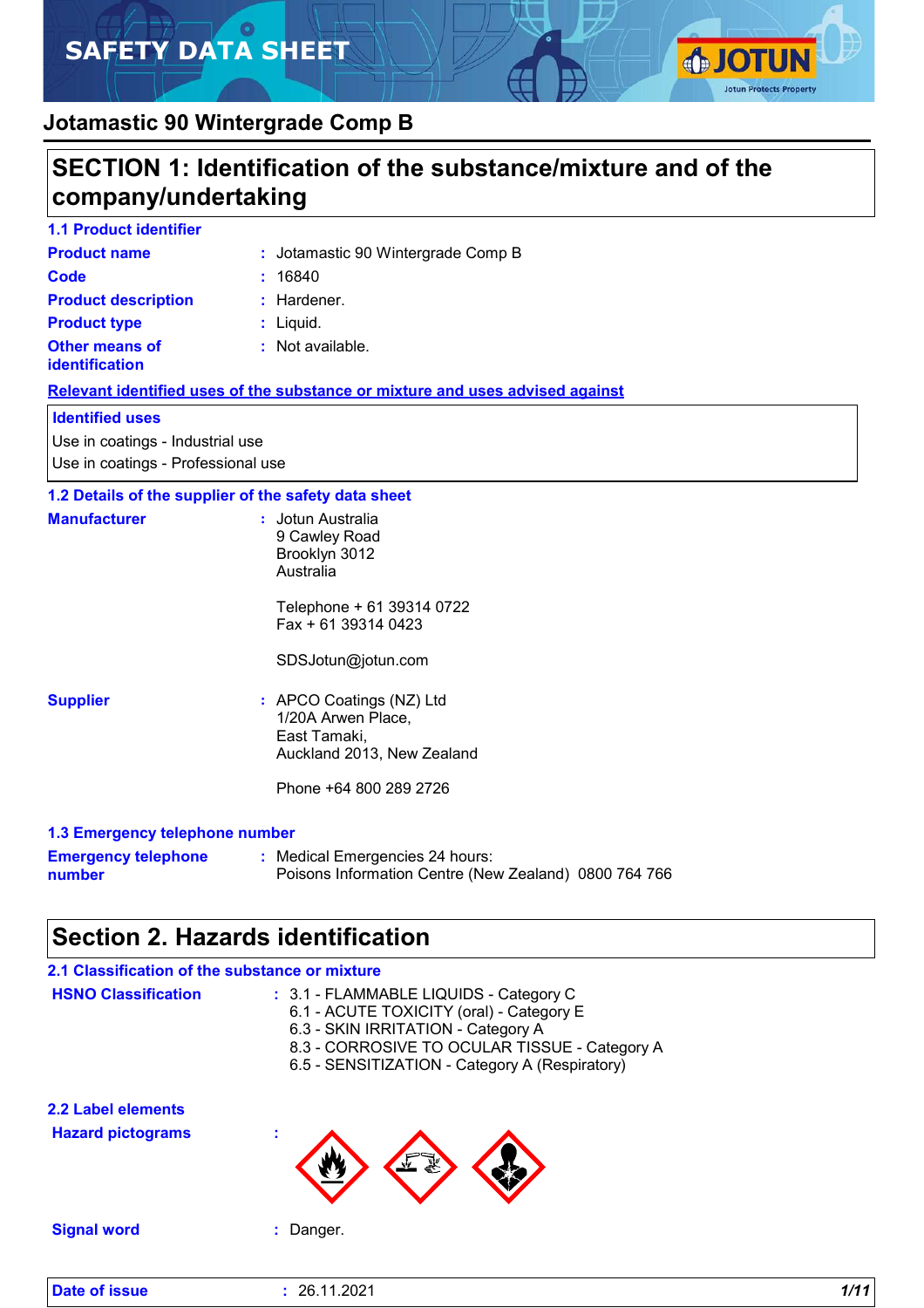### **Section 2. Hazards identification**

| <b>Hazard statements</b>        | : Flammable liquid and vapour.<br>May be harmful if swallowed.<br>Causes skin irritation.<br>Causes serious eye damage.<br>May cause allergy or asthma symptoms or breathing difficulties if inhaled.                                                                                                                                                                                                                                                                                                                                                                                                     |
|---------------------------------|-----------------------------------------------------------------------------------------------------------------------------------------------------------------------------------------------------------------------------------------------------------------------------------------------------------------------------------------------------------------------------------------------------------------------------------------------------------------------------------------------------------------------------------------------------------------------------------------------------------|
| <b>Precautionary statements</b> |                                                                                                                                                                                                                                                                                                                                                                                                                                                                                                                                                                                                           |
| <b>Prevention</b>               | : Wear protective gloves. Wear eye or face protection. In case of inadequate<br>ventilation wear respiratory protection. Keep away from ignition sources such as<br>heat/sparks/open flame. - No smoking. Use explosion-proof electrical, ventilating,<br>lighting and all material-handling equipment. Use only non-sparking tools. Take<br>precautionary measures against static discharge. Keep container tightly closed.<br>Avoid breathing vapour. Wash thoroughly after handling.                                                                                                                   |
| <b>Response</b>                 | : Immediately call a POISON CENTER or doctor/physician. IF ON SKIN (or hair):<br>Remove/Take off immediately all contaminated clothing. Take off contaminated<br>clothing and wash before reuse. Rinse skin with water [or shower]. Wash with<br>plenty of soap and water. If skin irritation occurs: Get medical advice/attention. IF<br>IN EYES: Rinse cautiously with water for several minutes. Remove contact lenses,<br>if present and easy to do. Continue rinsing. IF INHALED: If breathing is difficult,<br>remove victim to fresh air and keep at rest in a position comfortable for breathing. |
| <b>Storage</b>                  | : Store in a cool/well-ventilated place.                                                                                                                                                                                                                                                                                                                                                                                                                                                                                                                                                                  |
| <b>Disposal</b>                 | : Dispose of contents and container in accordance with all local, regional, national<br>and international regulations.                                                                                                                                                                                                                                                                                                                                                                                                                                                                                    |

#### **Other hazards which do not :** None known. **result in classification**

This material is classified as hazardous according to criteria in the Hazardous Substances (Minimum Degrees of Hazard) Regulations 2001 and has been classified according to the Hazardous Substances (Classifications) Regulations 2001.

This material is classified as DANGEROUS GOODS according to criteria in New Zealand Standard 5433:2012 Transport of Dangerous Goods on Land.

### **Section 3. Composition/information on ingredients**

| <b>Substance/mixture</b>            | : Mixture            |
|-------------------------------------|----------------------|
| <b>Other means of</b>               | $\pm$ Not available. |
| identification                      |                      |
| <b>CAS number/other identifiers</b> |                      |
| <b>CAS number</b>                   | : Not applicable.    |
| <b>EC</b> number                    | : Mixture.           |

| <b>Ingredient name</b> | $%$ (w/w)     | <b>CAS number</b> |
|------------------------|---------------|-------------------|
| butan-1-ol             | .≥10 -<br><25 | 71-36-3           |

**There are no ingredients present which, within the current knowledge of the supplier and in the concentrations applicable, are classified as hazardous to health or the environment and hence require reporting in this section.**

**Occupational exposure limits, if available, are listed in Section 8.**

### **Section 4. First aid measures**

**Description of necessary first aid measures**

| <b>Inhalation</b> | : Get medical attention immediately. Remove victim to fresh air and keep at rest in a<br>position comfortable for breathing. If it is suspected that fumes are still present, the<br>rescuer should wear an appropriate mask or self-contained breathing apparatus. If<br>not breathing, if breathing is irregular or if respiratory arrest occurs, provide artificial<br>respiration or oxygen by trained personnel. It may be dangerous to the person<br>providing aid to give mouth-to-mouth resuscitation. If unconscious, place in<br>recovery position and get medical attention immediately. Maintain an open airway.<br>Loosen tight clothing such as a collar, tie, belt or waistband. In case of inhalation of<br>decomposition products in a fire, symptoms may be delayed. The exposed person<br>may need to be kept under medical surveillance for 48 hours. In the event of any |
|-------------------|-----------------------------------------------------------------------------------------------------------------------------------------------------------------------------------------------------------------------------------------------------------------------------------------------------------------------------------------------------------------------------------------------------------------------------------------------------------------------------------------------------------------------------------------------------------------------------------------------------------------------------------------------------------------------------------------------------------------------------------------------------------------------------------------------------------------------------------------------------------------------------------------------|
|                   | complaints or symptoms, avoid further exposure.                                                                                                                                                                                                                                                                                                                                                                                                                                                                                                                                                                                                                                                                                                                                                                                                                                               |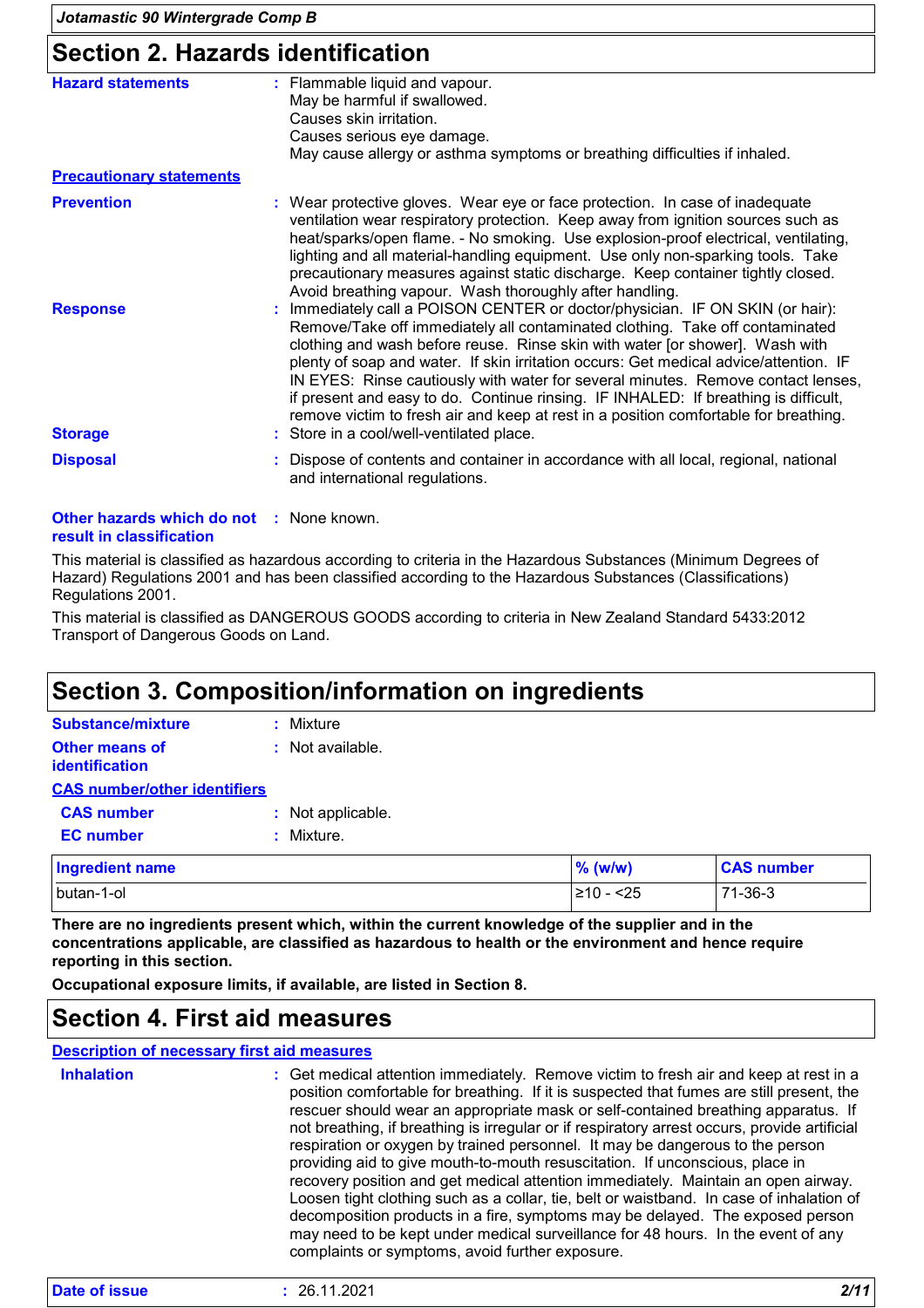# **Section 4. First aid measures**

| <b>Ingestion</b>                                   | : Get medical attention immediately. Wash out mouth with water. Remove dentures<br>if any. Remove victim to fresh air and keep at rest in a position comfortable for<br>breathing. If material has been swallowed and the exposed person is conscious,<br>give small quantities of water to drink. Stop if the exposed person feels sick as<br>vomiting may be dangerous. Do not induce vomiting unless directed to do so by<br>medical personnel. If vomiting occurs, the head should be kept low so that vomit<br>does not enter the lungs. Chemical burns must be treated promptly by a physician.<br>Never give anything by mouth to an unconscious person. If unconscious, place in<br>recovery position and get medical attention immediately. Maintain an open airway.<br>Loosen tight clothing such as a collar, tie, belt or waistband. |
|----------------------------------------------------|--------------------------------------------------------------------------------------------------------------------------------------------------------------------------------------------------------------------------------------------------------------------------------------------------------------------------------------------------------------------------------------------------------------------------------------------------------------------------------------------------------------------------------------------------------------------------------------------------------------------------------------------------------------------------------------------------------------------------------------------------------------------------------------------------------------------------------------------------|
| <b>Skin contact</b>                                | : Get medical attention immediately. Flush contaminated skin with plenty of water.<br>Remove contaminated clothing and shoes. Wash contaminated clothing thoroughly<br>with water before removing it, or wear gloves. Continue to rinse for at least 10<br>minutes. Chemical burns must be treated promptly by a physician. Wash clothing<br>before reuse. Clean shoes thoroughly before reuse.                                                                                                                                                                                                                                                                                                                                                                                                                                                  |
| <b>Eye contact</b>                                 | : Get medical attention immediately. Immediately flush eyes with plenty of water,<br>occasionally lifting the upper and lower eyelids. Check for and remove any contact<br>lenses. Continue to rinse for at least 10 minutes. Chemical burns must be treated<br>promptly by a physician.                                                                                                                                                                                                                                                                                                                                                                                                                                                                                                                                                         |
| Most important symptoms/effects, acute and delayed |                                                                                                                                                                                                                                                                                                                                                                                                                                                                                                                                                                                                                                                                                                                                                                                                                                                  |
| <b>Potential acute health effects</b>              |                                                                                                                                                                                                                                                                                                                                                                                                                                                                                                                                                                                                                                                                                                                                                                                                                                                  |
| <b>Inhalation</b>                                  | May cause allergy or asthma symptoms or breathing difficulties if inhaled.                                                                                                                                                                                                                                                                                                                                                                                                                                                                                                                                                                                                                                                                                                                                                                       |
| <b>Ingestion</b>                                   | May be harmful if swallowed.                                                                                                                                                                                                                                                                                                                                                                                                                                                                                                                                                                                                                                                                                                                                                                                                                     |
| <b>Skin contact</b>                                | : Causes skin irritation.                                                                                                                                                                                                                                                                                                                                                                                                                                                                                                                                                                                                                                                                                                                                                                                                                        |
| <b>Eye contact</b>                                 | : Causes serious eye damage.                                                                                                                                                                                                                                                                                                                                                                                                                                                                                                                                                                                                                                                                                                                                                                                                                     |
| <b>Over-exposure signs/symptoms</b>                |                                                                                                                                                                                                                                                                                                                                                                                                                                                                                                                                                                                                                                                                                                                                                                                                                                                  |
| <b>Inhalation</b>                                  | : Adverse symptoms may include the following:<br>wheezing and breathing difficulties<br>asthma                                                                                                                                                                                                                                                                                                                                                                                                                                                                                                                                                                                                                                                                                                                                                   |
| <b>Ingestion</b>                                   | : Adverse symptoms may include the following:<br>stomach pains                                                                                                                                                                                                                                                                                                                                                                                                                                                                                                                                                                                                                                                                                                                                                                                   |
| <b>Skin</b>                                        | : Adverse symptoms may include the following:<br>pain or irritation<br>redness<br>blistering may occur                                                                                                                                                                                                                                                                                                                                                                                                                                                                                                                                                                                                                                                                                                                                           |
| <b>Eyes</b>                                        | : Adverse symptoms may include the following:<br>pain<br>watering<br>redness                                                                                                                                                                                                                                                                                                                                                                                                                                                                                                                                                                                                                                                                                                                                                                     |
|                                                    | Indication of immediate medical attention and special treatment needed, if necessary                                                                                                                                                                                                                                                                                                                                                                                                                                                                                                                                                                                                                                                                                                                                                             |
| <b>Specific treatments</b>                         | : Not available.                                                                                                                                                                                                                                                                                                                                                                                                                                                                                                                                                                                                                                                                                                                                                                                                                                 |
| <b>Notes to physician</b>                          | : In case of inhalation of decomposition products in a fire, symptoms may be delayed.<br>The exposed person may need to be kept under medical surveillance for 48 hours.                                                                                                                                                                                                                                                                                                                                                                                                                                                                                                                                                                                                                                                                         |
| <b>Protection of first-aiders</b>                  | : No action shall be taken involving any personal risk or without suitable training. If it<br>is suspected that fumes are still present, the rescuer should wear an appropriate<br>mask or self-contained breathing apparatus. It may be dangerous to the person<br>providing aid to give mouth-to-mouth resuscitation. Wash contaminated clothing<br>thoroughly with water before removing it, or wear gloves.                                                                                                                                                                                                                                                                                                                                                                                                                                  |
| See toxicological information (Section 11)         |                                                                                                                                                                                                                                                                                                                                                                                                                                                                                                                                                                                                                                                                                                                                                                                                                                                  |

# **Section 5. Firefighting measures**

| <b>Extinguishing media</b>                           |                                                                                                                                                                                                                        |
|------------------------------------------------------|------------------------------------------------------------------------------------------------------------------------------------------------------------------------------------------------------------------------|
| <b>Suitable</b>                                      | : Use dry chemical, $CO2$ , water spray (fog) or foam.                                                                                                                                                                 |
| <b>Not suitable</b>                                  | : Do not use water jet.                                                                                                                                                                                                |
| <b>Specific hazards arising</b><br>from the chemical | : Flammable liquid and vapour. In a fire or if heated, a pressure increase will occur<br>and the container may burst, with the risk of a subsequent explosion. Runoff to<br>sewer may create fire or explosion hazard. |

| <b>Date of issue</b> | 26.11.2021<br>the contract of the contract of the contract of the contract of the contract of the contract of the contract of | 3/11 |
|----------------------|-------------------------------------------------------------------------------------------------------------------------------|------|
|----------------------|-------------------------------------------------------------------------------------------------------------------------------|------|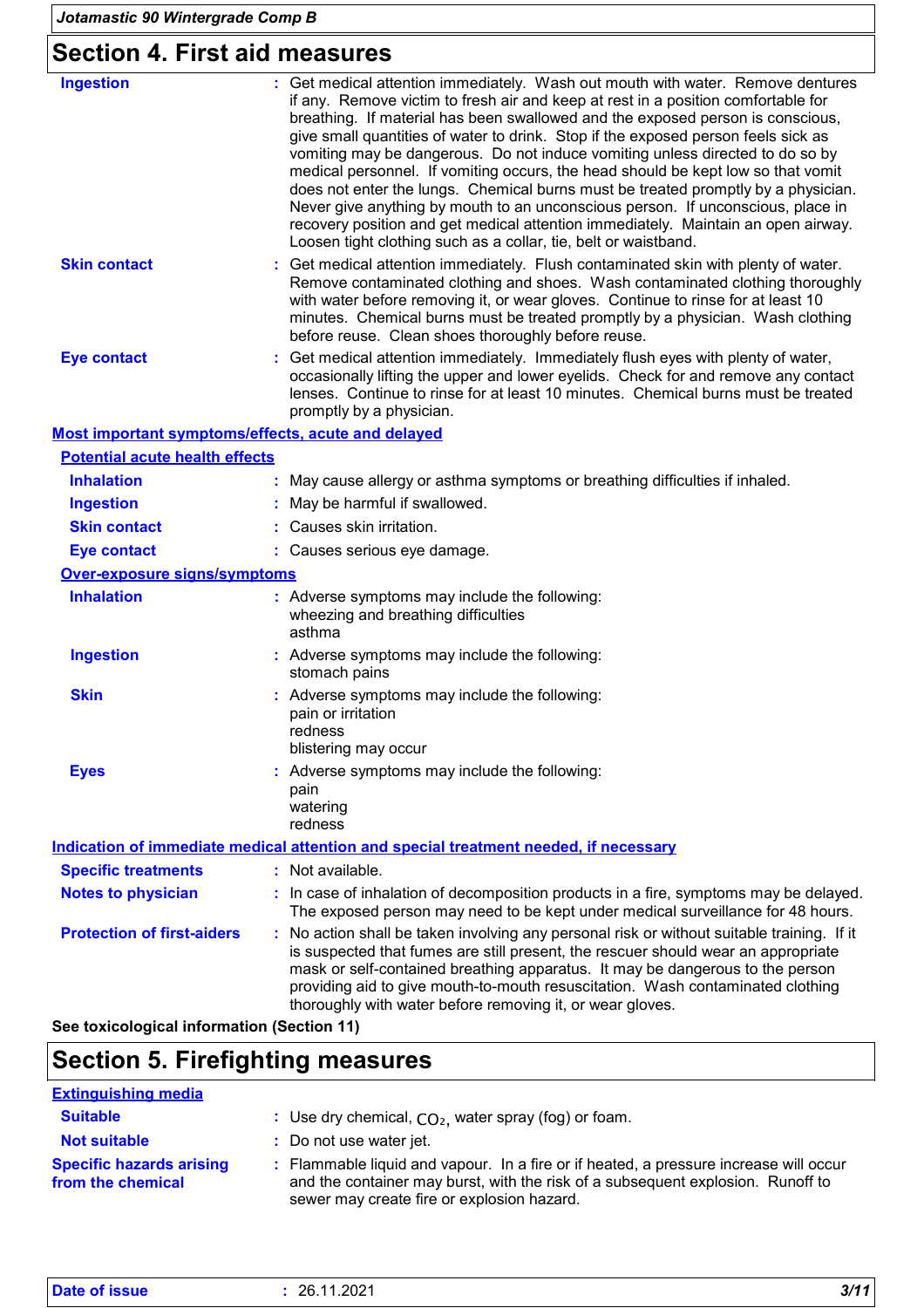### **Section 5. Firefighting measures**

| <b>Hazardous thermal</b><br>decomposition products       |    | : Decomposition products may include the following materials:<br>carbon dioxide<br>carbon monoxide<br>nitrogen oxides                                                                                                                                                                                                       |
|----------------------------------------------------------|----|-----------------------------------------------------------------------------------------------------------------------------------------------------------------------------------------------------------------------------------------------------------------------------------------------------------------------------|
| <b>Hazchem code</b>                                      |    | : •3Y                                                                                                                                                                                                                                                                                                                       |
| <b>Special precautions for fire-</b><br>fighters         | ÷. | Promptly isolate the scene by removing all persons from the vicinity of the incident if<br>there is a fire. No action shall be taken involving any personal risk or without<br>suitable training. Move containers from fire area if this can be done without risk.<br>Use water spray to keep fire-exposed containers cool. |
| <b>Special protective</b><br>equipment for fire-fighters |    | : Fire-fighters should wear appropriate protective equipment and self-contained<br>breathing apparatus (SCBA) with a full face-piece operated in positive pressure<br>mode.                                                                                                                                                 |

### **Section 6. Accidental release measures**

| <b>Personal precautions,</b><br>protective equipment and<br>emergency procedures | : No action shall be taken involving any personal risk or without suitable training.<br>Evacuate surrounding areas. Keep unnecessary and unprotected personnel from<br>entering. Do not touch or walk through spilt material. Shut off all ignition sources.<br>No flares, smoking or flames in hazard area. Do not breathe vapour or mist.<br>Provide adequate ventilation. Wear appropriate respirator when ventilation is<br>inadequate. Put on appropriate personal protective equipment (see Section 8).                                                                                                                                                                                                                                                             |  |  |  |
|----------------------------------------------------------------------------------|---------------------------------------------------------------------------------------------------------------------------------------------------------------------------------------------------------------------------------------------------------------------------------------------------------------------------------------------------------------------------------------------------------------------------------------------------------------------------------------------------------------------------------------------------------------------------------------------------------------------------------------------------------------------------------------------------------------------------------------------------------------------------|--|--|--|
| <b>Environmental precautions</b>                                                 | : Avoid dispersal of spilt material and runoff and contact with soil, waterways, drains<br>and sewers. Inform the relevant authorities if the product has caused environmental<br>pollution (sewers, waterways, soil or air).                                                                                                                                                                                                                                                                                                                                                                                                                                                                                                                                             |  |  |  |
| <b>Methods and material for containment and cleaning up</b>                      |                                                                                                                                                                                                                                                                                                                                                                                                                                                                                                                                                                                                                                                                                                                                                                           |  |  |  |
| <b>Small spill</b>                                                               | : Stop leak if without risk. Move containers from spill area. Dilute with water and mop<br>up if water-soluble. Alternatively, or if water-insoluble, absorb with an inert dry<br>material and place in an appropriate waste disposal container. Use spark-proof<br>tools and explosion-proof equipment. Dispose of via a licensed waste disposal<br>contractor.                                                                                                                                                                                                                                                                                                                                                                                                          |  |  |  |
| <b>Large spill</b>                                                               | : Stop leak if without risk. Move containers from spill area. Approach the release<br>from upwind. Prevent entry into sewers, water courses, basements or confined<br>areas. Wash spillages into an effluent treatment plant or proceed as follows.<br>Contain and collect spillage with non-combustible, absorbent material e.g. sand,<br>earth, vermiculite or diatomaceous earth and place in container for disposal<br>according to local regulations (see Section 13). Use spark-proof tools and<br>explosion-proof equipment. Dispose of via a licensed waste disposal contractor.<br>Contaminated absorbent material may pose the same hazard as the spilt product.<br>Note: see Section 1 for emergency contact information and Section 13 for waste<br>disposal. |  |  |  |

### **Section 7. Handling and storage**

**Precautions for safe handling** Put on appropriate personal protective equipment (see Section 8). Eating, drinking **:** and smoking should be prohibited in areas where this material is handled, stored and processed. Workers should wash hands and face before eating, drinking and smoking. Remove contaminated clothing and protective equipment before entering eating areas. Persons with a history of asthma, allergies or chronic or recurrent respiratory disease should not be employed in any process in which this product is used. Do not get in eyes or on skin or clothing. Do not breathe vapour or mist. Do not ingest. Use only with adequate ventilation. Wear appropriate respirator when ventilation is inadequate. Do not enter storage areas and confined spaces unless adequately ventilated. Keep in the original container or an approved alternative made from a compatible material, kept tightly closed when not in use. Store and use away from heat, sparks, open flame or any other ignition source. Use explosionproof electrical (ventilating, lighting and material handling) equipment. Use only nonsparking tools. Take precautionary measures against electrostatic discharges. To avoid fire or explosion, dissipate static electricity during transfer by earthing and bonding containers and equipment before transferring material. Empty containers retain product residue and can be hazardous. Do not reuse container.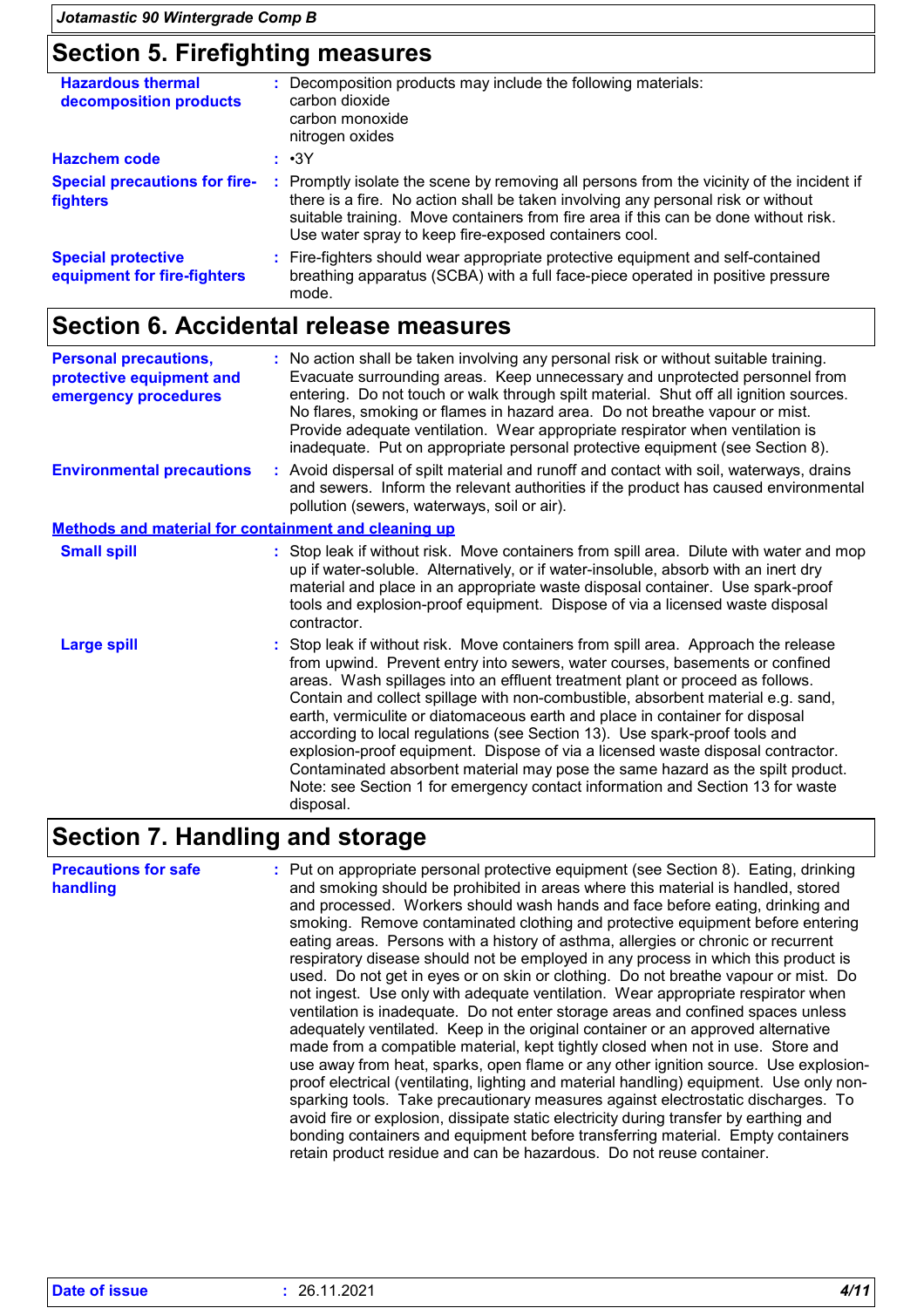### **Section 7. Handling and storage**

|                          | <b>Conditions for safe storage, :</b> Store in accordance with local regulations. Store in a segregated and approved |  |  |  |  |
|--------------------------|----------------------------------------------------------------------------------------------------------------------|--|--|--|--|
| including any            | area. Store in original container protected from direct sunlight in a dry, cool and well-                            |  |  |  |  |
| <b>incompatibilities</b> | ventilated area, away from incompatible materials (see Section 10) and food and                                      |  |  |  |  |
|                          | drink. Eliminate all ignition sources. Separate from oxidising materials. Keep                                       |  |  |  |  |
|                          | container tightly closed and sealed until ready for use. Containers that have been                                   |  |  |  |  |
|                          | opened must be carefully resealed and kept upright to prevent leakage. Do not                                        |  |  |  |  |
|                          | store in unlabelled containers. Use appropriate containment to avoid environmental                                   |  |  |  |  |
|                          | contamination. See Section 10 for incompatible materials before handling or use.                                     |  |  |  |  |

The information in this section contains generic advice and guidance. The list of Identified Uses in Section 1 should be consulted for any available use-specific information provided in the Exposure Scenario(s).

See Technical Data Sheet / packaging for further information.

### **Section 8. Exposure controls/personal protection**

#### **Control parameters**

**Occupational exposure limits**

| <b>Ingredient name</b>                            | <b>Exposure limits</b>                                                                                                                                                                                                                                                                                                                                                                                                                                                                                                                                                                                                  |  |  |  |
|---------------------------------------------------|-------------------------------------------------------------------------------------------------------------------------------------------------------------------------------------------------------------------------------------------------------------------------------------------------------------------------------------------------------------------------------------------------------------------------------------------------------------------------------------------------------------------------------------------------------------------------------------------------------------------------|--|--|--|
| <b>b</b> utan-1-ol<br>ethylenediamine             | NZ HSWA 2015 (New Zealand, 11/2020).<br>Absorbed through skin.<br>WES-Ceiling: 150 mg/m <sup>3</sup><br>WES-Ceiling: 50 ppm<br>NZ HSWA 2015 (New Zealand, 11/2020).<br>Absorbed through skin. Skin sensitiser.<br>Inhalation sensitiser.<br>WES-TWA: 25 mg/m <sup>3</sup> 8 hours.<br>WES-TWA: 10 ppm 8 hours.                                                                                                                                                                                                                                                                                                          |  |  |  |
| <b>Appropriate engineering</b><br><b>controls</b> | : Use only with adequate ventilation. Use process enclosures, local exhaust<br>ventilation or other engineering controls to keep worker exposure to airborne<br>contaminants below any recommended or statutory limits. The engineering controls<br>also need to keep gas, vapour or dust concentrations below any lower explosive<br>limits. Use explosion-proof ventilation equipment.                                                                                                                                                                                                                                |  |  |  |
| <b>Environmental exposure</b><br>controls         | Emissions from ventilation or work process equipment should be checked to ensure<br>÷.<br>they comply with the requirements of environmental protection legislation. In some<br>cases, fume scrubbers, filters or engineering modifications to the process<br>equipment will be necessary to reduce emissions to acceptable levels.                                                                                                                                                                                                                                                                                     |  |  |  |
| <b>Individual protection measures</b>             |                                                                                                                                                                                                                                                                                                                                                                                                                                                                                                                                                                                                                         |  |  |  |
| <b>Hygiene measures</b>                           | : Wash hands, forearms and face thoroughly after handling chemical products, before<br>eating, smoking and using the lavatory and at the end of the working period.<br>Appropriate techniques should be used to remove potentially contaminated clothing.<br>Wash contaminated clothing before reusing. Ensure that eyewash stations and<br>safety showers are close to the workstation location.                                                                                                                                                                                                                       |  |  |  |
| <b>Respiratory protection</b>                     | Use a properly fitted, air-purifying or air-fed respirator complying with an approved<br>standard if a risk assessment indicates this is necessary. Respirator selection must<br>be based on known or anticipated exposure levels, the hazards of the product and<br>the safe working limits of the selected respirator.                                                                                                                                                                                                                                                                                                |  |  |  |
| <b>Hand protection</b>                            | Chemical-resistant, impervious gloves complying with an approved standard should<br>be worn at all times when handling chemical products if a risk assessment indicates<br>this is necessary. Considering the parameters specified by the glove manufacturer,<br>check during use that the gloves are still retaining their protective properties. It<br>should be noted that the time to breakthrough for any glove material may be<br>different for different glove manufacturers. In the case of mixtures, consisting of<br>several substances, the protection time of the gloves cannot be accurately<br>estimated. |  |  |  |
|                                                   | There is no one glove material or combination of materials that will give unlimited<br>resistance to any individual or combination of chemicals.<br>The breakthrough time must be greater than the end use time of the product.<br>The instructions and information provided by the glove manufacturer on use,<br>storage, maintenance and replacement must be followed.<br>Gloves should be replaced regularly and if there is any sign of damage to the glove<br>material.<br>Always ensure that gloves are free from defects and that they are stored and used<br>correctly.                                         |  |  |  |
| <b>Date of issue</b>                              | : 26.11.2021<br>5/11                                                                                                                                                                                                                                                                                                                                                                                                                                                                                                                                                                                                    |  |  |  |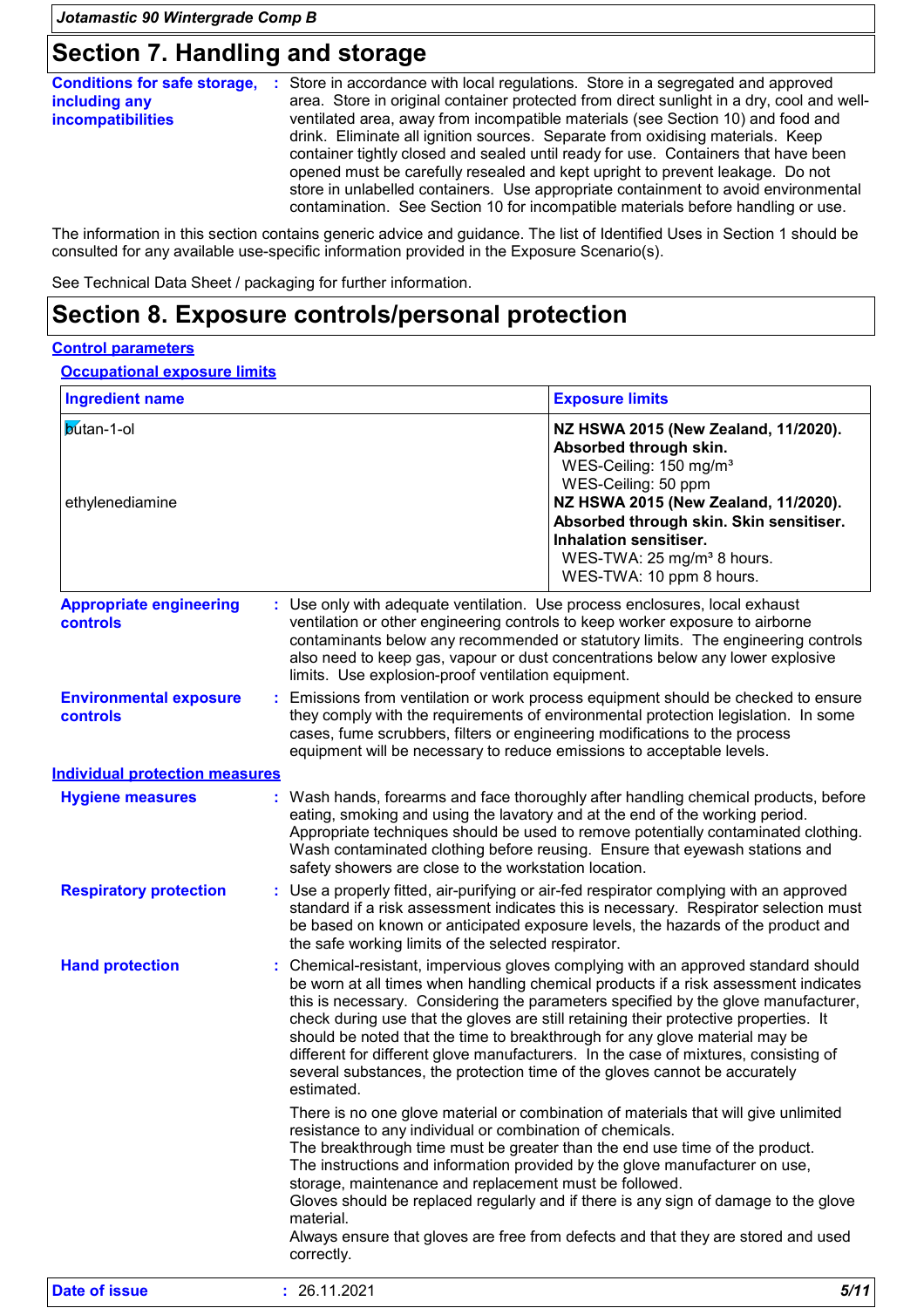# **Section 8. Exposure controls/personal protection**

|                               | The performance or effectiveness of the glove may be reduced by physical/chemical<br>damage and poor maintenance.<br>Barrier creams may help to protect the exposed areas of the skin but should not be<br>applied once exposure has occurred.                                                                                                                                                                                               |
|-------------------------------|----------------------------------------------------------------------------------------------------------------------------------------------------------------------------------------------------------------------------------------------------------------------------------------------------------------------------------------------------------------------------------------------------------------------------------------------|
|                               | Wear suitable gloves tested to EN374.<br>Recommended, gloves(breakthrough time) > 8 hours: neoprene<br>May be used, gloves(breakthrough time) 4 - 8 hours: butyl rubber, Viton®, 4H,<br>Teflon, Barricade, CPF 3, Responder, nitrile rubber, PVC, polyvinyl alcohol (PVA)<br>Not recommended, gloves(breakthrough time) < 1 hour: PE                                                                                                         |
| <b>Eye protection</b>         | : Safety eyewear complying to EN 166 should be used when a risk assessment<br>indicates this is necessary to avoid exposure to liquid splashes, mists, gases or<br>dusts. If contact is possible, the following protection should be worn, unless the<br>assessment indicates a higher degree of protection: chemical splash goggles and/<br>or face shield. If inhalation hazards exist, a full-face respirator may be required<br>instead. |
| <b>Skin protection</b>        | : Personal protective equipment for the body should be selected based on the task<br>being performed and the risks involved and should be approved by a specialist<br>before handling this product. When there is a risk of ignition from static electricity,<br>wear anti-static protective clothing. For the greatest protection from static<br>discharges, clothing should include anti-static overalls, boots and gloves.                |
| <b>Respiratory protection</b> | : If workers are exposed to concentrations above the exposure limit, they must use a<br>respirator according to EN 140. Use respiratory mask with charcoal and dust filter<br>when spraying this product, according to EN 14387(as filter combination A2-P2). In<br>confined spaces, use compressed-air or fresh-air respiratory equipment. When use<br>of roller or brush, consider use of charcoalfilter.                                  |

# **Section 9. Physical and chemical properties**

| <b>Appearance</b>                                 |                                                                              |
|---------------------------------------------------|------------------------------------------------------------------------------|
| <b>Physical state</b>                             | $:$ Liquid.                                                                  |
| <b>Colour</b>                                     | <i>C</i> lear                                                                |
| <b>Odour</b>                                      | : Characteristic.                                                            |
| <b>Odour threshold</b>                            | : Not available.                                                             |
| рH                                                | : Not applicable.                                                            |
| <b>Melting point</b>                              | : Not available.                                                             |
| <b>Boiling point</b>                              | : Lowest known value: $119^{\circ}$ C (246.2°F) (butan-1-ol).                |
| <b>Flash point</b>                                | : Closed cup: $35^{\circ}$ C (95 $^{\circ}$ F)                               |
| <b>Burning rate</b>                               | : Not applicable.                                                            |
| <b>Burning time</b>                               | : Not applicable.                                                            |
| <b>Evaporation rate</b>                           | : 0.44 (butan-1-ol) compared with butyl acetate                              |
| <b>Flammability (solid, gas)</b>                  | : Not available.                                                             |
| <b>Upper/lower flammability or</b>                | $: 1.4 - 11.3%$                                                              |
| explosive limits                                  |                                                                              |
| <b>Vapour pressure</b>                            | : Highest known value: <1 kPa (<7.5 mm Hg) (at $20^{\circ}$ C) (butan-1-ol). |
| <b>Vapour density</b>                             | : Highest known value: $2.6$ (Air = 1) (butan-1-ol).                         |
| <b>Relative density</b>                           | : Not available.                                                             |
| <b>Density</b>                                    | $: 1$ g/cm <sup>3</sup>                                                      |
| <b>Solubility</b>                                 | : Insoluble in the following materials: cold water and hot water.            |
| <b>Solubility in water</b>                        | : Not available.                                                             |
| <b>Partition coefficient: n-</b><br>octanol/water | : Not available.                                                             |
| <b>Auto-ignition temperature</b>                  | : Lowest known value: $355^{\circ}$ C (671°F) (butan-1-ol).                  |
| <b>Decomposition temperature</b>                  | : Not available.                                                             |
| <b>SADT</b>                                       | : Not available.                                                             |
| <b>Viscosity</b>                                  | Kinematic (40°C): >0.205 cm <sup>2</sup> /s (>20.5 cSt)                      |

#### **Aerosol product**

| <b>Date of issue</b> | 26.11.2021 | -74<br>O/1. |
|----------------------|------------|-------------|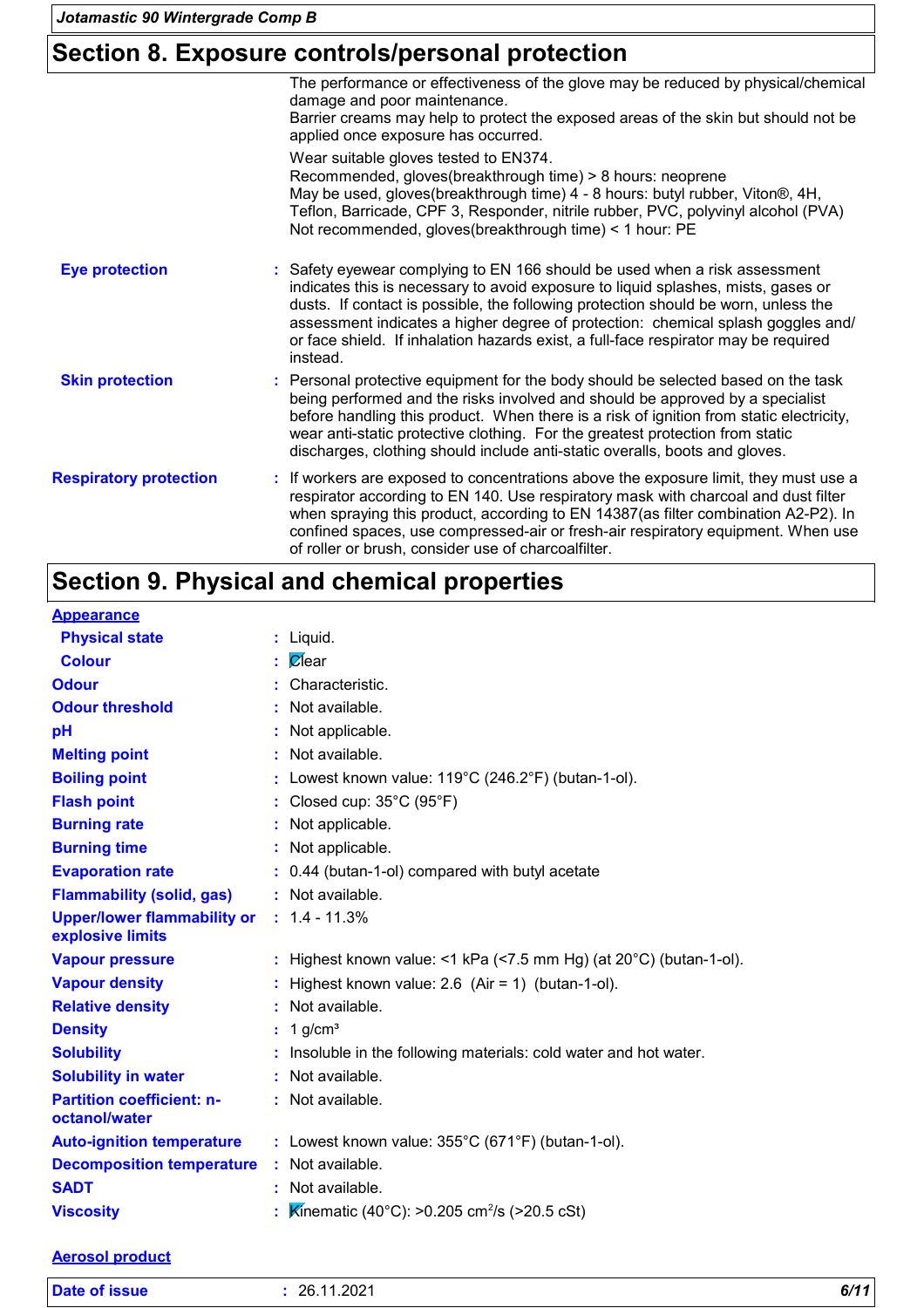# **Section 9. Physical and chemical properties**

| <b>Type of aerosol</b>                                          | : Not applicable. |
|-----------------------------------------------------------------|-------------------|
| <b>Heat of combustion</b>                                       | : Not available.  |
| <b>Ignition distance</b>                                        | : Not applicable. |
| <b>Enclosed space ignition -</b><br><b>Time equivalent</b>      | : Not applicable. |
| <b>Enclosed space ignition -</b><br><b>Deflagration density</b> | : Not applicable. |
| <b>Flame height</b>                                             | : Not applicable. |
| <b>Flame duration</b>                                           | : Not applicable. |

# **Section 10. Stability and reactivity**

| <b>Chemical stability</b>                    |      | : The product is stable.                                                                                                                                                     |
|----------------------------------------------|------|------------------------------------------------------------------------------------------------------------------------------------------------------------------------------|
| <b>Possibility of hazardous</b><br>reactions |      | : Under normal conditions of storage and use, hazardous reactions will not occur.                                                                                            |
| <b>Conditions to avoid</b>                   |      | : Avoid all possible sources of ignition (spark or flame). Do not pressurise, cut, weld,<br>braze, solder, drill, grind or expose containers to heat or sources of ignition. |
| <b>Incompatible materials</b>                |      | : Keep away from the following materials to prevent strong exothermic reactions:<br>oxidising agents, strong alkalis, strong acids.                                          |
| <b>Hazardous decomposition</b><br>products   | -200 | Under normal conditions of storage and use, hazardous decomposition products<br>should not be produced.                                                                      |

# **Section 11. Toxicological information**

| Risk of serious damage to eyes.                 |                                                                                                        |
|-------------------------------------------------|--------------------------------------------------------------------------------------------------------|
| <b>Information on likely routes of exposure</b> |                                                                                                        |
| <b>Inhalation</b>                               | : May cause allergy or asthma symptoms or breathing difficulties if inhaled.                           |
| <b>Ingestion</b>                                | : May be harmful if swallowed.                                                                         |
| <b>Skin contact</b>                             | : Causes skin irritation.                                                                              |
| <b>Eye contact</b>                              | : Causes serious eye damage.                                                                           |
|                                                 | <b>Symptoms related to the physical, chemical and toxicological characteristics</b>                    |
| <b>Inhalation</b>                               | : Adverse symptoms may include the following:<br>wheezing and breathing difficulties<br>asthma         |
| <b>Ingestion</b>                                | : Adverse symptoms may include the following:<br>stomach pains                                         |
| <b>Skin contact</b>                             | : Adverse symptoms may include the following:<br>pain or irritation<br>redness<br>blistering may occur |
| Eye contact                                     | : Adverse symptoms may include the following:<br>pain<br>watering<br>redness                           |

#### **Acute toxicity Delayed and immediate effects as well as chronic effects from short and long-term exposure**

| <b>Product/ingredient name</b>        | <b>Result</b>                                                          | <b>Species</b>                | <b>Dose</b>                                              | <b>Exposure</b> |
|---------------------------------------|------------------------------------------------------------------------|-------------------------------|----------------------------------------------------------|-----------------|
| <b>b</b> utan-1-ol<br>ethylenediamine | LD50 Oral<br><b>LC50 Inhalation Vapour</b><br>LD50 Dermal<br>LD50 Oral | . Rat<br>Rat<br>Rabbit<br>Rat | 790 mg/kg<br>$7 \text{ mg/l}$<br>730 uL/kg<br>1200 mg/kg | 4 hours         |

**Irritation/Corrosion**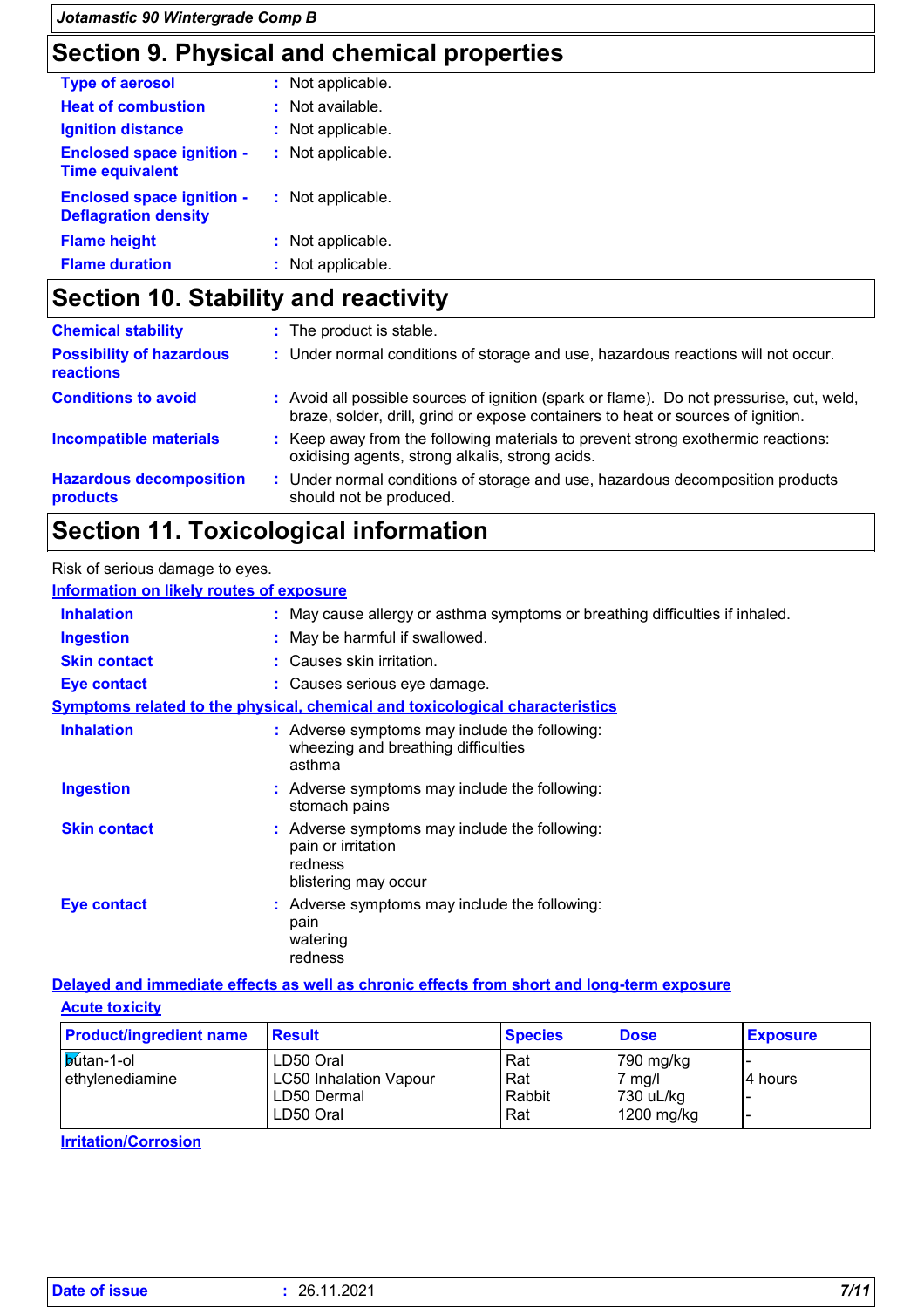# **Section 11. Toxicological information**

| seenon ru. roxicological information<br><b>Product/ingredient name</b> | <b>Result</b>                                      | <b>Species</b>   | <b>Score</b> | <b>Exposure</b>              | <b>Observation</b> |
|------------------------------------------------------------------------|----------------------------------------------------|------------------|--------------|------------------------------|--------------------|
| <b><i><u>ethylenediamine</u></i></b>                                   | Eyes - Severe irritant                             | Rabbit           |              | 24 hours 750                 |                    |
|                                                                        | Eyes - Severe irritant                             | Rabbit           |              | ug<br>750 ug                 |                    |
|                                                                        | Skin - Moderate irritant<br>Skin - Severe irritant | Rabbit<br>Rabbit |              | 450 mg<br><b>24 hours 10</b> |                    |
|                                                                        |                                                    |                  |              | mg                           |                    |

#### **Sensitisation**

| <b>Product/ingredient name</b>  | <b>Route of</b><br><b>exposure</b> | <b>Species</b>                  | <b>Result</b> |
|---------------------------------|------------------------------------|---------------------------------|---------------|
| l <mark>e</mark> thvlenediamine | skin                               | Mammal - species<br>unspecified | Sensitising   |

#### **Potential chronic health effects**

| <b>General</b>               | : No known significant effects or critical hazards.                                                      |  |
|------------------------------|----------------------------------------------------------------------------------------------------------|--|
| <b>Inhalation</b>            | : Once sensitized, a severe allergic reaction may occur when subsequently exposed<br>to very low levels. |  |
| <b>Ingestion</b>             | : No known significant effects or critical hazards.                                                      |  |
| <b>Skin contact</b>          | : No known significant effects or critical hazards.                                                      |  |
| <b>Eye contact</b>           | : No known significant effects or critical hazards.                                                      |  |
| <b>Carcinogenicity</b>       | : No known significant effects or critical hazards.                                                      |  |
| <b>Mutagenicity</b>          | : No known significant effects or critical hazards.                                                      |  |
| <b>Teratogenicity</b>        | : No known significant effects or critical hazards.                                                      |  |
| <b>Developmental effects</b> | : No known significant effects or critical hazards.                                                      |  |
| <b>Fertility effects</b>     | : No known significant effects or critical hazards.                                                      |  |
| <b>Chronic toxicity</b>      |                                                                                                          |  |
|                              |                                                                                                          |  |

Not available.

#### **Carcinogenicity**

Not available.

#### **Mutagenicity**

Not available.

#### **Teratogenicity**

Not available.

#### **Reproductive toxicity**

Not available.

#### **Specific target organ toxicity**

Not available.

#### **Aspiration hazard**

Not available.

#### **Numerical measures of toxicity**

#### **Acute toxicity estimates**

| Route  | <b>ATE value</b> |
|--------|------------------|
| Oral   | 2500 mg/kg       |
| Dermal | 12500 mg/kg      |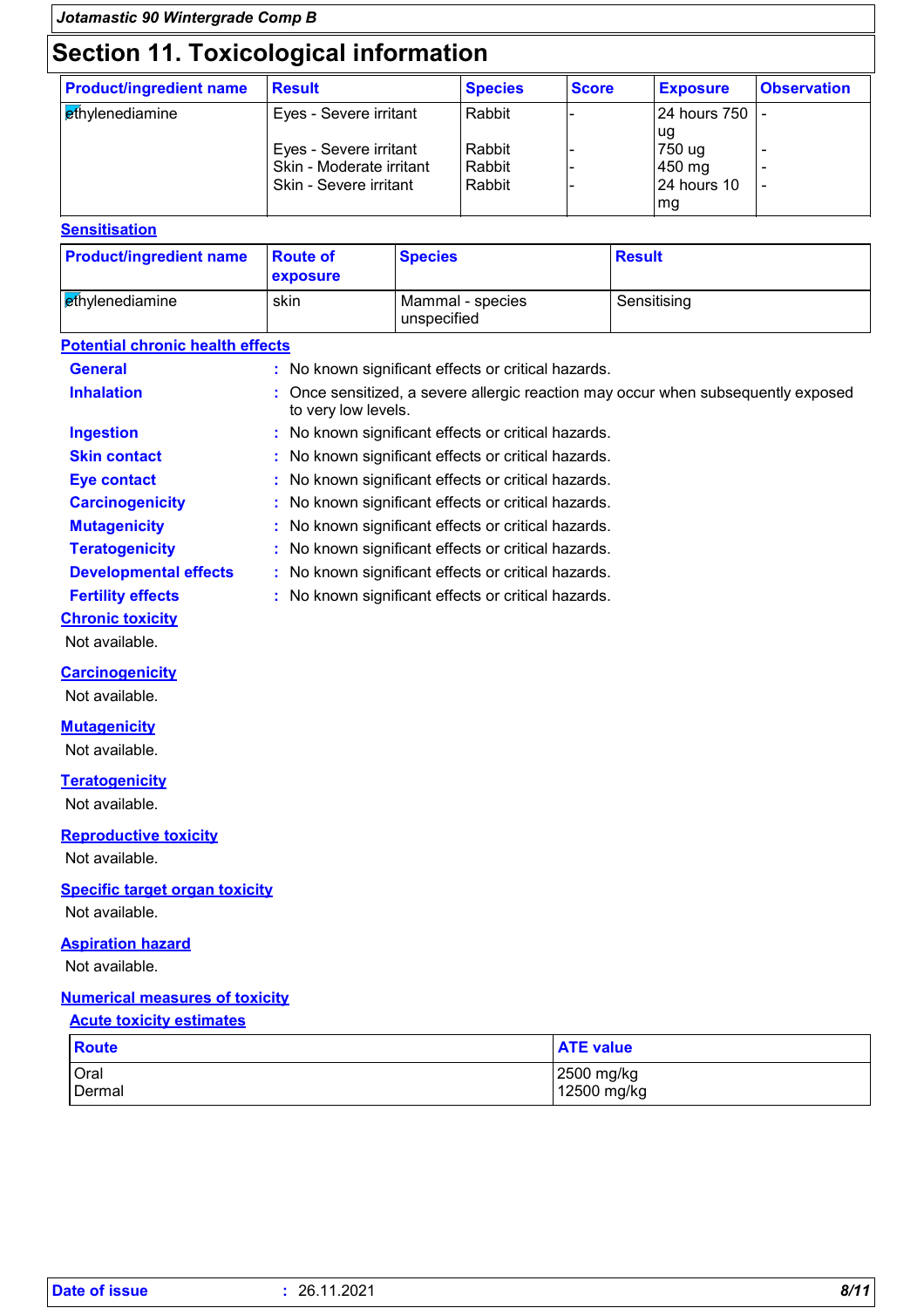### **Section 12. Ecological information**

**Ecotoxicity :** No known significant effects or critical hazards.

#### **Aquatic and terrestrial toxicity**

| <b>Product/ingredient name</b> | <b>Result</b>                      | <b>Species</b>                | <b>Exposure</b> |
|--------------------------------|------------------------------------|-------------------------------|-----------------|
| <b>ethylenediamine</b>         | Acute EC50 100000 µg/l Fresh water | Algae - Chlorella pyrenoidosa | 196 hours       |
|                                | Acute LC50 115.7 mg/l Fresh water  | Fish - Pimephales promelas    | 196 hours       |
|                                | Chronic NOEC 160 µg/l Fresh water  | Daphnia - Daphnia magna       | $ 21$ days      |

#### **Persistence/degradability**

Not available.

#### **Bioaccumulative potential**

| <b>Product/ingredient name</b>        | $\mathsf{LocP}_\mathsf{ow}$ | <b>BCF</b> | <b>Potential</b> |
|---------------------------------------|-----------------------------|------------|------------------|
| <b>b</b> utan-1-ol<br>ethylenediamine | -7.02                       |            | llow<br>llow     |

#### **Mobility in soil**

| <b>Soil/water partition</b><br>coefficient (K <sub>oc</sub> ) | : Not available.                                    |
|---------------------------------------------------------------|-----------------------------------------------------|
| <b>Other adverse effects</b>                                  | : No known significant effects or critical hazards. |
|                                                               |                                                     |

# **Section 13. Disposal considerations**

| <b>Disposal methods</b> | : The generation of waste should be avoided or minimised wherever possible.<br>Disposal of this product, solutions and any by-products should at all times comply<br>with the requirements of environmental protection and waste disposal legislation<br>and any regional local authority requirements. Dispose of surplus and non-<br>recyclable products via a licensed waste disposal contractor. Waste should not be<br>disposed of untreated to the sewer unless fully compliant with the requirements of<br>all authorities with jurisdiction. Waste packaging should be recycled. Incineration or<br>landfill should only be considered when recycling is not feasible. This material and<br>its container must be disposed of in a safe way. Care should be taken when<br>handling emptied containers that have not been cleaned or rinsed out. Empty<br>containers or liners may retain some product residues. Vapour from product<br>residues may create a highly flammable or explosive atmosphere inside the<br>container. Do not cut, weld or grind used containers unless they have been cleaned<br>thoroughly internally. Avoid dispersal of spilt material and runoff and contact with |
|-------------------------|--------------------------------------------------------------------------------------------------------------------------------------------------------------------------------------------------------------------------------------------------------------------------------------------------------------------------------------------------------------------------------------------------------------------------------------------------------------------------------------------------------------------------------------------------------------------------------------------------------------------------------------------------------------------------------------------------------------------------------------------------------------------------------------------------------------------------------------------------------------------------------------------------------------------------------------------------------------------------------------------------------------------------------------------------------------------------------------------------------------------------------------------------------------------------------------------------------|
|                         | soil, waterways, drains and sewers.                                                                                                                                                                                                                                                                                                                                                                                                                                                                                                                                                                                                                                                                                                                                                                                                                                                                                                                                                                                                                                                                                                                                                                    |

Do not allow to enter drains or watercourses. Material and/or container must be disposed of as hazardous waste.

| <b>Regulatory</b><br><b>information</b> | <b>UN number</b> | <b>Proper shipping</b><br>name | <b>Classes</b> |     | PG* Label         | <b>Additional</b><br>information                               |
|-----------------------------------------|------------------|--------------------------------|----------------|-----|-------------------|----------------------------------------------------------------|
| <b>New Zealand</b><br><b>Class</b>      | <b>UN1263</b>    | Paint                          | $\mathbf{3}$   | III | LAMMABL<br>LIQUID | Hazchem code .3Y                                               |
| <b>ADG Class</b>                        | <b>UN1263</b>    | Paint                          | 3              | III |                   | Hazchem code .3Y                                               |
| <b>UN Class</b>                         | <b>UN1263</b>    | Paint                          | $\mathbf{3}$   | III |                   |                                                                |
| <b>ADR/RID Class</b>                    | <b>UN1263</b>    | Paint                          | $\mathbf{3}$   | III |                   | <b>Hazard identification</b><br>number 30<br>Tunnel code (D/E) |
| <b>IATA Class</b>                       | <b>UN1263</b>    | Paint                          | $\mathbf{3}$   | III |                   |                                                                |

### **Section 14. Transport information**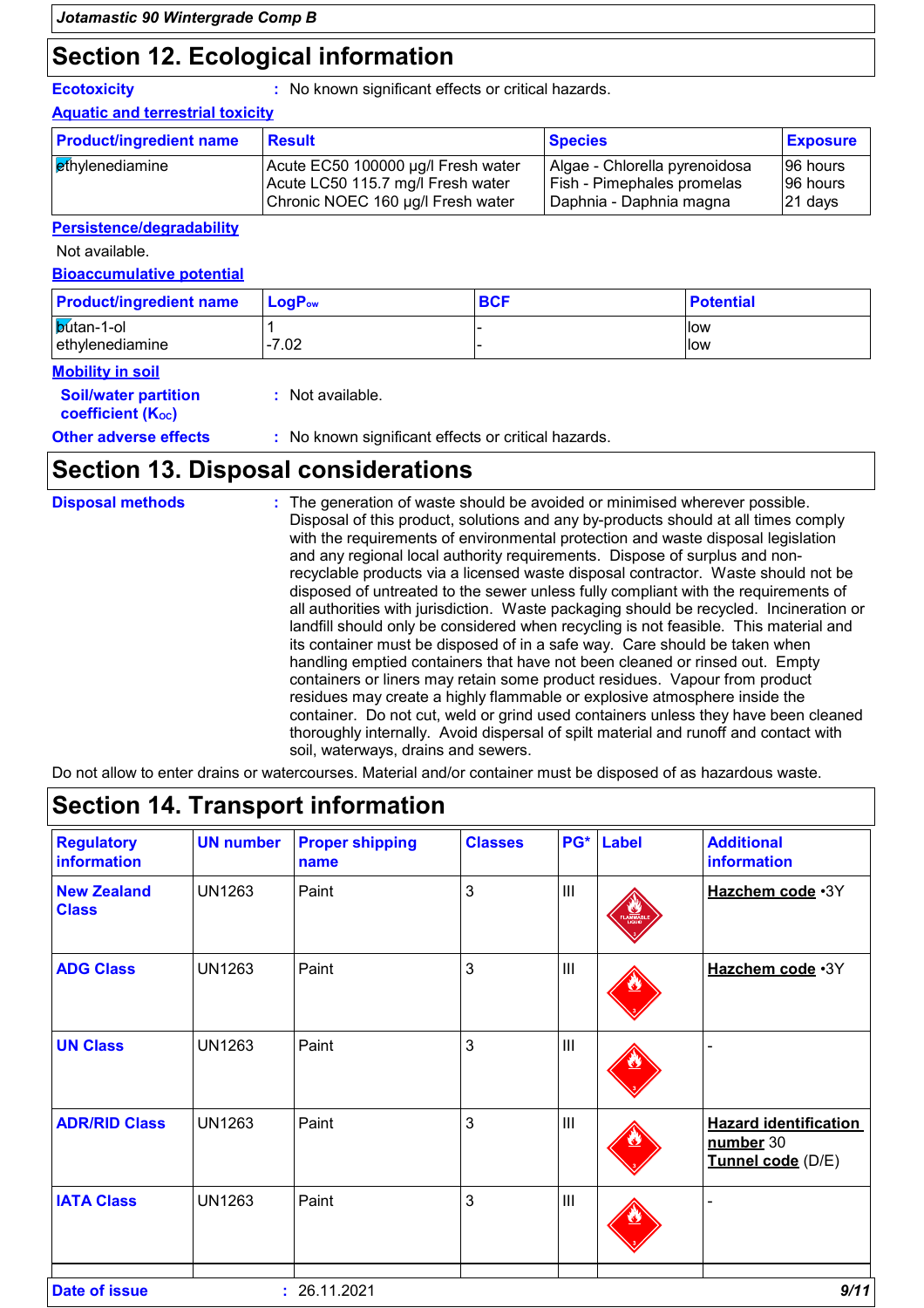# **Section 14. Transport information**

| UN1263 | Paint | $\mathbf{  }$ | <u>42</u> | <b>Emergency</b><br>schedules F-E, S-E |
|--------|-------|---------------|-----------|----------------------------------------|
|        |       |               |           |                                        |

#### PG\* : Packing group

**Transport within user's premises:** always transport in closed containers that are upright and secure. Ensure that persons transporting the product know what to do in the event of an accident or spillage.

Transport in accordance with ADR/RID, IMDG/IMO and ICAO/IATA and national regulation.

| ADR / RID | : ADR/RID: Viscous substance. Not restricted, ref. chapter 2.2.3.1.5 (applicable to |
|-----------|-------------------------------------------------------------------------------------|
|           | receptacles $\leq 450$ litre capacity).                                             |

**IMDG :** IMDG: Viscous substance. Transport in accordance with paragraph 2.3.2.5 (applicable to receptacles < 450 litre capacity).

### **Section 15. Regulatory information**

#### **National regulations**

|                                                                             | <b>Standard for the Uniform Scheduling of Medicines and Poisons</b>                                                                                                                                                         |
|-----------------------------------------------------------------------------|-----------------------------------------------------------------------------------------------------------------------------------------------------------------------------------------------------------------------------|
| 5                                                                           |                                                                                                                                                                                                                             |
| <b>Control of Scheduled Carcinogenic Substances</b>                         |                                                                                                                                                                                                                             |
| <b>Ingredient name</b><br>No listed substance                               | <b>Schedule</b>                                                                                                                                                                                                             |
| <b>New Zealand Inventory of</b><br><b>Chemicals (NZIoC)</b>                 | : All ingredients are listed on (AICS/NZOIC) or exempt                                                                                                                                                                      |
| <b>Australia inventory (AICS)</b>                                           | : All ingredients are listed on (AICS/NZOIC) or exempt                                                                                                                                                                      |
| <b>HSNO Classification</b>                                                  | : 3.1 - FLAMMABLE LIQUIDS - Category C<br>6.1 - ACUTE TOXICITY (oral) - Category E<br>6.3 - SKIN IRRITATION - Category A<br>8.3 - CORROSIVE TO OCULAR TISSUE - Category A<br>6.5 - SENSITIZATION - Category A (Respiratory) |
| <b>HSNO Group Standard</b>                                                  | : HSR002662 Surface coatings and colourants (Flammable)                                                                                                                                                                     |
| <b>HSNO Approval Number</b>                                                 | : Not applicable                                                                                                                                                                                                            |
| <b>Approved Handlers</b><br><b>Certificate</b>                              | : Approved Handlers certificate is exempt.                                                                                                                                                                                  |
| <b>Toxic substances schedule</b><br>(NZ)                                    | : 3.1 - FLAMMABLE LIQUIDS - Category C<br>6.1 - ACUTE TOXICITY (oral) - Category E<br>6.3 - SKIN IRRITATION - Category A<br>8.3 - CORROSIVE TO OCULAR TISSUE - Category A<br>6.5 - SENSITIZATION - Category A (Respiratory) |
| Safety, health and<br>environmental regulations<br>specific for the product | : No known specific national and/or regional regulations applicable to this product<br>(including its ingredients).                                                                                                         |

### **Section 16. Other information**

| <b>Notice to reader</b>           |                                                                         |
|-----------------------------------|-------------------------------------------------------------------------|
| <b>History</b>                    |                                                                         |
| <b>Date of printing</b>           | : 26.11.2021                                                            |
| Date of issue/Date of<br>revision | : 26.11.2021                                                            |
| Date of previous issue            | : 04.05.2021                                                            |
| <b>Version</b>                    | : 1.06                                                                  |
|                                   | <u>ladioates information that has abonsed from proviaugh: issued va</u> |

**Indicates information that has changed from previously issued version.**

#### **Disclaimer**

| Date of issue | 26.11.2021 | 10/11 |
|---------------|------------|-------|
|---------------|------------|-------|